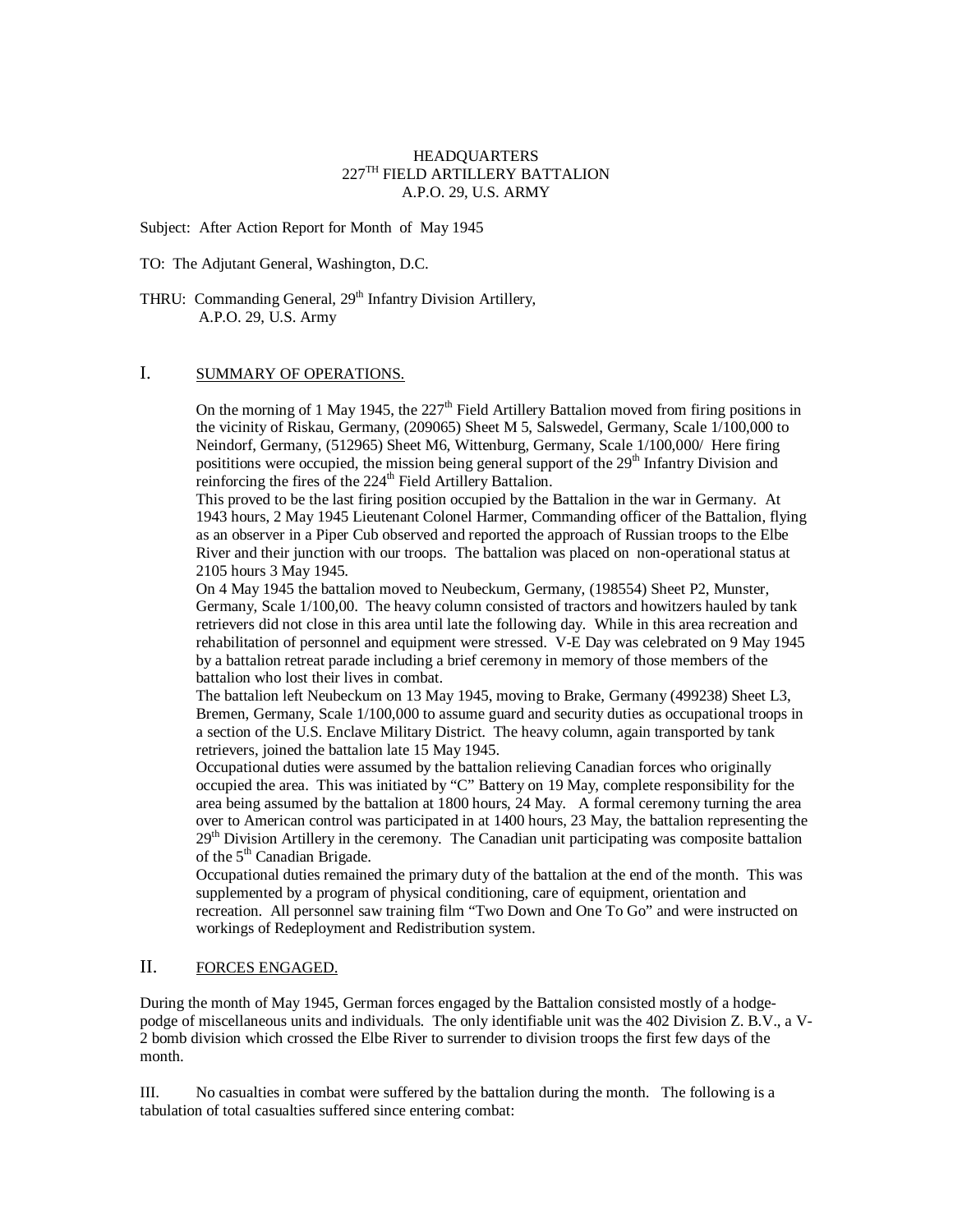|                         | TT<br>KIA | DOW | $SW\Delta$<br>SWA | <b>WA</b><br>∸ | . .<br>பட | MIA |
|-------------------------|-----------|-----|-------------------|----------------|-----------|-----|
| $\alpha$ cc<br>Officers |           |     |                   |                |           |     |
| <b>Enlisted Men</b>     |           |     | . .               |                |           |     |

#### IV. AWARDS AND DECORATIONS

During the month of May 1945 the following awards were made

| <b>Bronze Star Medals</b>           | 14 |
|-------------------------------------|----|
| Oak Leaf Cluster to the Bronze Star | L  |
| Oak Leaf Cluster to the Air Medal   |    |
| Certificates of Merit               | 35 |
| Meritorious Service Unit Plaque     |    |

## V. COMMANDING OFFICERS.

The Commanding Officers for the month of November 1944 were as follows:

| <b>Battalion Commander</b> | Lt. Col. Neal W. Harper              |
|----------------------------|--------------------------------------|
| Headquarters Battery       | 1 <sup>st</sup> Lt. Robert M. Godber |
| Battery "A"                | Capt. George F. Weidl                |
| Battery "B"                | Capt. Walter J. Rakow                |
| Battery "C"                | 1 <sup>st</sup> Lt. David D. Honick  |
| Service Battery            | Capt. Anthony M. Kamp Jr.            |
| Medical Detachment         | Capt. Harold L. Bacon                |
|                            |                                      |

The Battalion Commander's Staff consisted of: Executive Officer<br>1 May to 14 May 15 May to 31 May 15 Major Frederick B. Johnson  $\frac{S-3}{1}$  May to 14 May

Ass't S-3<br>1 May to 14 May

S-2 1 May to 11 May

Ass't S-2 8 May to 31 May

Major Norman D. Aboosh

Major Frederick B. Johnson (TDY-USA 1 May to 6 May) 15 May to 31 May **Capt. Cecil L. Harvey** 

Capt. Cecil L. Harvey (Act'g S-3 1 May to 6 May) 24 May to 31 May Capt. James L. Parker

1<sup>st</sup> Lt. John A. McAllister

 $1<sup>st</sup>$  Lt. Herman G. DeMoss (Act'g Asst S-3, 1 May to 7 May)

Liason Officer 28 May to 31 May

Capt. Bruce Bliven, Jr. 1<sup>st</sup> Lt. Richard F. Cline

# VI. MISCELLANEOUS

Only two (2) missions expending a total of twenty (20) rounds were fired during the month. Both missions were registrations.

The Air OP Section flew 113 missions with a total of 127 hours 55 minutes flying time. Following is a breakdown of these missions: